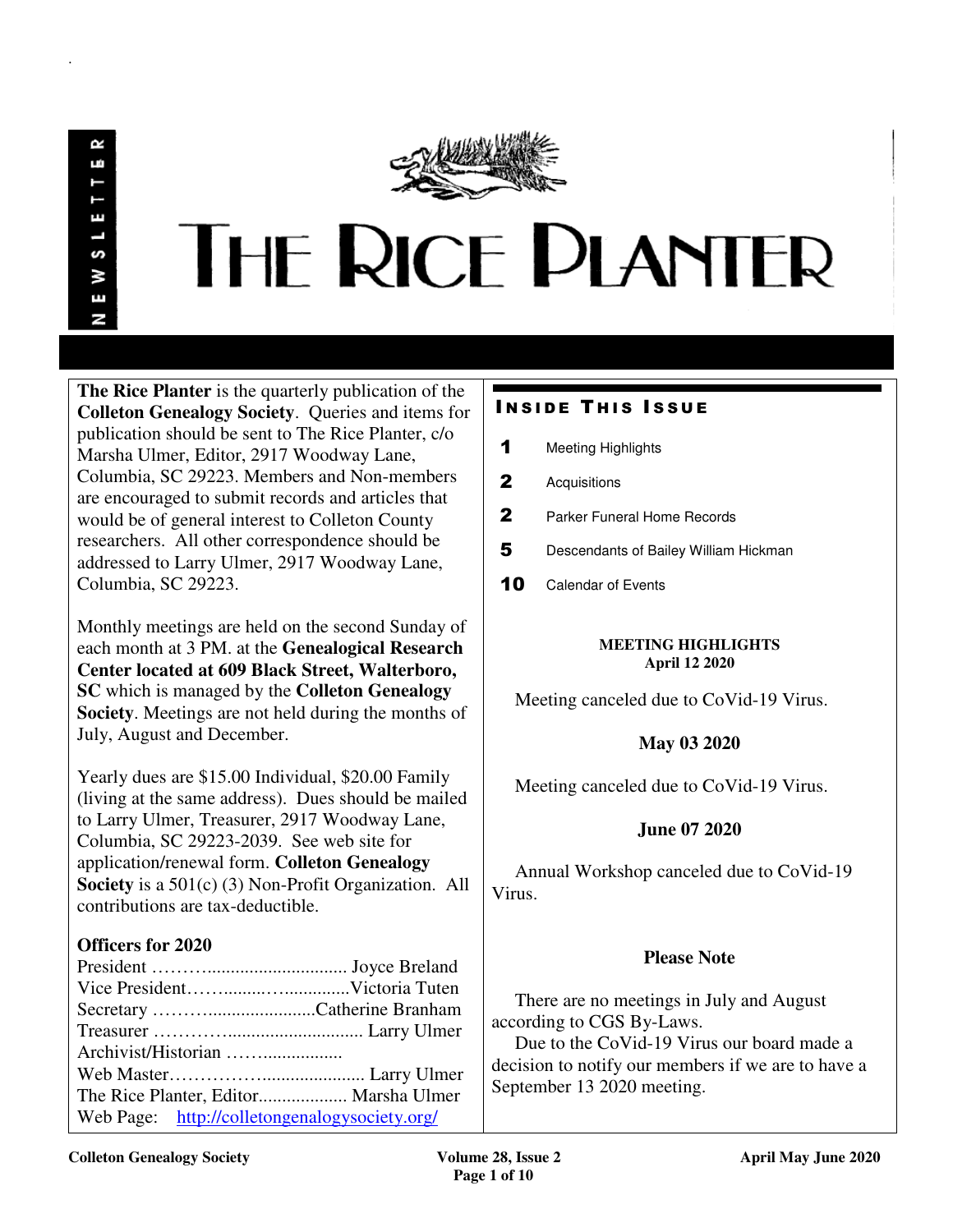## **ACQUISITIONS**

.

#### **MONETARY DONATIONS GIVEN BY**

 **Marsha Johnson Joseph Price** 

**SPECIAL THANK YOU** 

**We wish to thank those members who have been going by and checking on our Research Center (closed because of CoVid-19 Virus)** 

## **PARKER FUNERAL HOME RECORDS**

#### **Register, Euel Earl**

b. Apr 01 1894 Jasper, FL d. Oct 25 1960 Colleton County, SC bur: Stokes Cemetery, Colleton County, SC Occ: Salesman for Lyons Furniture Co. Spouse: Hollie Virginia Capers Father: Lee Chester Register b. Jasper, FL Mother: Wealthy Havans Yates Son: Kenneth Register of Walterboro, SC Warren Register of Columbia, SC Billy Lee Register of Columbia, SC Earl Register of Walterboro, SC Wayne Register of Walterboro, SC Dau: Mrs. J. E. Hamlin of Walterboro, SC Mrs. S. C, Zygadio of Walterboro, SC Bro: John Register of Columbia, SC Farris Register of Bradenton, FL Chester Register of Bradenton, FL Frank B. Register of Louisville, KY L. C. Register of Lakeland, FL Sis: Mrs. J. B. Ayers of Macon, GA Miss Zona Register of Bradenton, FL Mrs. Etheridge Flowers of Brunswick, GA Mrs. Loy Dunn of Savannah, GA Mrs. Hilda Peeples of Live Oak, FL Mrs. Joe Johnson of Miami, FL(14 Grandchildren)

### **Reid, Bertie May**

b. Jan 10 1889 Hampton, SC d. Jan 13 1960 Colleton County Hospital, Colleton Co, SC bur: Drs Creek Baptist Church Cemetery Occ: Retired Mechanic 1 st Spouse: Estelle Pulaski 2 nd Spouse: Ola Butler Father: William D. Reid Sr. b. Hampton, SC. Mother: Sarah Sinclair b. Hampton, SC Son: Bertie M. Reid, Jr of Atlanta, GA William W. Reid of Yemassee, SC Ben C. Reid of Dyersburg, Tennessee Dau: Mrs. Elzie Williams of Charleston, SC Mrs. Cecil Maxey of Walterboro, SC Sis: Mrs. Sallie Crews of Hampton, SC Mrs. Lee Bennett of Beaufort, SC 15 Grandchildren

#### **PARKER FUNERAL HOME RECORDS cont'**

**Rhode, Tweedie Sheppard Rhode**  b. May 26 1905 Cottageville, SC d. May 25 1960 Colleton County Hospital, Colleton Co, SC bur: Fox Cemetery Spouse: Wilburn Bryant Rhode Father: William Rhode b. Colleton County, SC Mother: Julia Kizer b. Dorchester County, SC Son: William Ashley Rhode of Cottageville, SC Bryant Rhode of Cottageville, SC Dau: Mrs. Gifford Snider of Charleston, SC Bro: Wilson Rhode of Moncks Corner, SC Mike Rhode of Charleston Heights, SC Quillie Rhode of Charleston Heights, SC Gary Rhode of Cottageville, SC Sis: Mrs. Lewis Thrower of Charleston, SC Mrs. Addie Connor of Effingham, SC 5 Grandchildren

## **Roberts, Albert Moody**

b. Aug 23 1913 Colleton County, SC d. Jun 20 1960 Colleton County Hospital, Colleton Co, SC bur: Drs. Creek Baptist Church Cemetery Occ: Retired Truck Driver Spouse: Annie O'Quinn Father: Bennie Roberts b. Walterboro, SC Mother: Jane Wright b. Colleton County, SC Son: James Roberts Mondell Roberts of Summerton, SC Dau: Mrs. Donald Lyles of Summerton, SC Mrs. Charles Huff of Walterboro, SC 6 Grandchildren

### **Roberts, Elijah Franklin**

b. Jun 12 1898 Colleton County, SC d. Sep 14 1960 Colleton County Hospital, Colleton Co, SC bur: Shiloh Baptist Church Cemetery Occ: Farmer Spouse: Leona Idell Benton Father: John Roberts b. Colleton County, SC Mother: Mary Lyons b. Colleton County, SC Son: J. F, Roberts of Ruffin, SC Harold Roberts of Ruffin, SC Dau: Mrs. Woodrow DeWitt of Walterboro, SC Mrs. Arnold Bowers of Walterboro, SC Mrs. Mildred Berryhill of San Bernardino, CA Mrs. Lanelle Catterton of Ridgeland, SC Bro: Laurie Roberts of Ruffin, SC Sis: Mrs. Addie Connelley of Ruffin, SC Mrs. Lawrence Nettles of Ruffin, SC 11 Grandchildren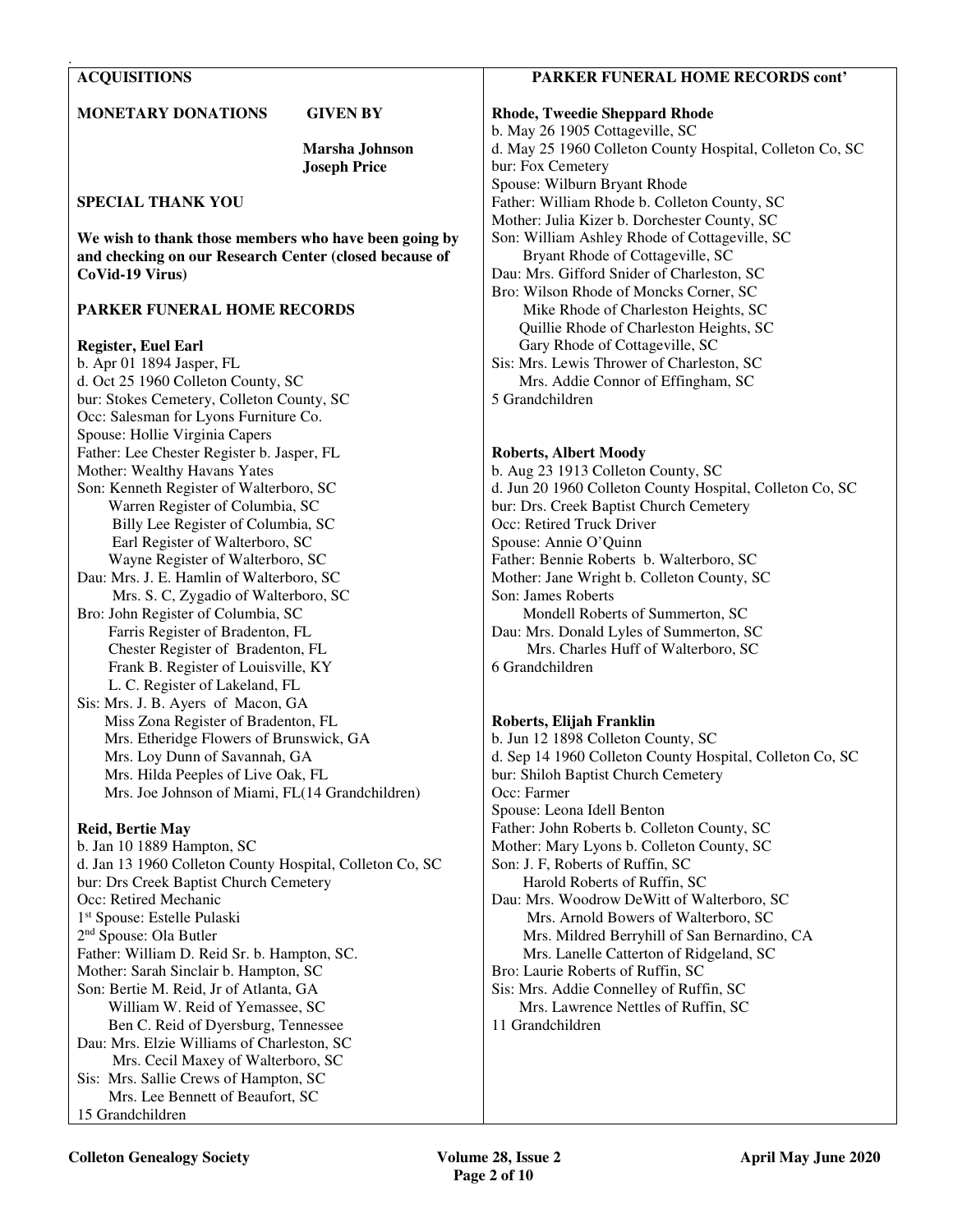## **PARKER FUNERAL HOME RECORDS cont'**

#### **Robertson, Lloyd Maree**

.

b. Apr 05 1904 Smoaks, SC d. Jul 06 1960 Colleton County Hospital, Walterboro, SC bur; Live Oak Cemetery Occ: Merchant Spouse: Irene Melvine Jones Father: Julius Lee Robertson b. Smoaks, SC Mother: Hattie Beach b. Smoaks, SC Son: Lee Robertson of Walterboro, SC Dau: Mrs. Gadsen Beach of Walterboro, SC Mrs. Joe Segura of Walterboro, SC Bro: Heyward Robertson of Bethlehem, PA Sis: Miss Mazie Robertson of Walterboro, SC Mrs. John G. Branham of Walterboro, SC Mrs. Austin Price of Walterboro, SC Miss Georgie Robertson of Walterboro, SC Mrs. Vernon Price of Walterboro, SC Mrs. Tillman Howard of Charleston, SC 4 Grandchildren

#### **Robertson, Hattie Evelene Beach**

b. Aug 16 1885 Colleton County, SC d. Mar 21 1960 Colleton County Hospital, Colleton County, SC bur: Evergreen Christian Cemetery Spouse: Julius Lee Robertson Father: Gus Beach b. Colleton County, SC Mother: Nettie Robertson b. Colleton County, SC Son: Floyd Robertson of Walterboro, SC Heyward Robertson of Bethlehem, PA Dau: Mrs. Vernon Price of Walterboro, SC Mrs. John G. Branham of Walterboro, SC Mrs. Austin Price of Walterboro, SC Miss Mazie Robertson of Walterboro, SC Miss Georgia Robertson of Walterboro, SC Mrs. Tillman Howard of Charleston, SC Bro: Bozie Beach of Charleston, SC Sis: Mrs. Flossie Hiott of Charleston, SC Mrs. Fletcher Miller of Charleston, SC Mrs. Ben Driggers of Charleston, SC Mrs. H. E. Crosby of Walterboro, SC 43 Grandchildren and 41 Great Grandchildren

## **Rogers, Juanita Beach**

b. Aug 05 1933 Colleton County, SC d: Mar 26 1960 Bessemer, AL (lived in Alhambra, CA) bur: Drs. Creek Baptist Church Cemetery Spouse: Dr. M. R. Rogers Father: Raymond Beach b. Colleton County, SC Mother: Ruth Breland b. Colleton County, SC Bro: Ladson H. Beach of Orangeburg, SC Vernon L. Beach of Walterboro, SC Jack H. Beach (University of South Carolina) Sis: Mrs. D. C, Smith Jr of Walterboro, SC

## **PARKER FUNERAL HOME RECORDS cont'**

## **Ryan, Levi H.**

b. Aug 09 1911 Colleton County, SC d. Jan 20 1960 Colleton County Hospital, Colleton County, SC bur: Jones Swamp Pentecostal Holiness Church Cemetery Occ: Scrap Metal Dealer Spouse: Mollie Valentine Father: William R. Ryan b. Colleton County, SC Mother: Mamie Pellum b. Colleton County, SC Dau: Mrs. Paul Beach of Walterboro, SC Miss Jane Ryan of Walterboro, SC Bro: Willie Ryan of Charleston SC Sis: Mrs. Benny Glass of Walterboro, SC 1 Grandson

### **Ryan: Levy W.**

b. Aug 06 1898 Colleton County, SC d. Feb 03 1960 Colleton County Hospital, Colleton County, SC bur: Evergreen Cemetery Occ: Farmer Father: Sampson Ryan b. Colleton County, SC Mother: Elizabeth Hiott b. Colleton County, SC Nephews: Nathan Ryan, Clarence Drawdy, L. C. Drawdy, Willie Ryan, Jo Ryan, Eddie Ryan, and Clint Ryan. Nieces: Mrs. Eva Walker, Mrs. Rosa Lee Haselton, and Mrs. Millie Ryan

#### **Sanders, Rhea Jeanett Flannagan**

b. Mar 09 1881 Boston, Mass. d. May 25 1960 Forest Hill Nursing Home, Columbia, SC bur: Live Oak Cemetery Spouse: Cleveland Sanders Father: James Madison Flannagan b. St. Louis, MO Mother: Mary Elizabeth Blake b. Boston, Mass.

#### **Sanders Sr, Paul**

b. Dec 06 1871 Beech Hill Plantation d. May 20 1960 Colleton County Hospital, Colleton Co, SC bur: Live Oak Cemetery Occ: Planter, State Agricultural Leader and Truck Farmer 1 st Spouse: Sara Shelton Gibson 2 nd Spouse: Mary Blackburn Wilson Father: Archibald Campbell Sanders Mother: Clara Isabella Paul Son: Berrien Sanders Campbell Sanders (predeceased) Capt Paul Sanders of Ft. Knox, KY Cleveland Sanders II of Ritter, SC Dau: Mrs. Edward H. Carman Jr. of Baltimore, MD Sis: Mrs W. W. Speights of North Hollywood, CA 11 Grandchildren 16 Great Grandchildren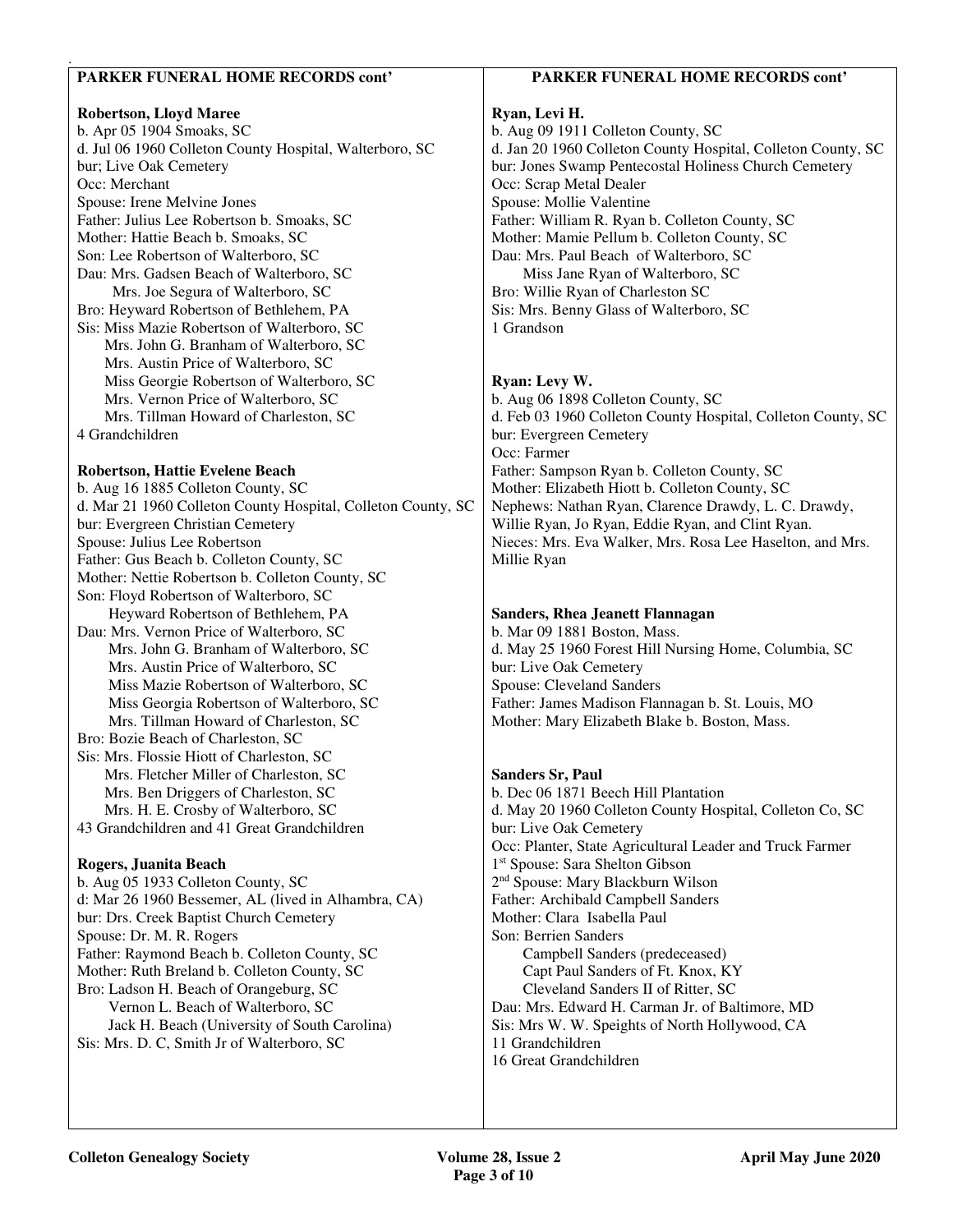## **PARKER FUNERAL HOME RECORDS cont'**

## **Sauls, Jake C.**

.

b: Oct 15 1893 Colleton County, SC d: Feb 16 1960: Colleton County Hospital, Colleton Co, SC bur: Peniel Baptist Church Cemetery Occ: Farmer Spouse: Georgan Davis Father: David Sauls b. Colleton County, SC Mother: Anne Connelley b. Colleton County, SC, Son: Junius Sauls of Beaufort, SC Jake Sauls of Barnwell, SC David Sauls of James Island, SC James Sauls of Williams, SC Eddie Sauls of Williams, SC Dau: Miss Betty Ann Sauls of Ruffin, SC Sis: Mrs. Brantley Gibson of Islandton, SC Mrs. Harry Polk

## **Smith Sr, Aquilla Percy**

b: Sep 28 1884 Smoaks, SC d: Mar 16 1960: Colleton County Hospital, Colleton Co, SC bur: Smoaks Baptist Church Cemetery Occ::Retired Farmer Spouse: Nellie Barnes Father: Perry Smith b. Smoaks, SC Mother: Annie Lisa Crosby Son: A. P. Smith Jr of Walterboro, SC Half-Bro: B. S. Smith of Branchville, SC Sis: Mrs. W. H. Strickland of Smoaks. SC Half-Sis: Mrs. Julia Benton of Smoaks, SC 4 Granddaughters 1 Great Granddaughter

### **Smoak, Donnie Hugh (Box)**

b. Nov 24 1906 Colleton County, SC d: May 19 1960 Colleton County Hospital, Colleton Co, SC bur: Autry Cemetery, Godwin, NC Occ: Electrician at Navy Yard in Charleston, SC Spouse: Rose Langdale Father: W. M. Smoak b. Colleton County, SC Mother: Lou Robinson b: Colleton County, SC Step-Mother: Hettie Bell Bailey Son: Gary Smoak of Canadys, SC Dau: Miss Mary Lou Smoak (Student Nurse of Durham, NC Step-Dau: Mrs Jane Langdale Bradley of Jacksonville, FL Bro: Furman Smoak of Canadys, SC Joseph T. Smoak of Fort Sill, OK L. Mendel Smoak of N. Charleston, SC Thomas W. Smoak of Canadys, SC Gerald Smoak of Walterboro, SC Sis: Mrs. B. R. McCaskill of Ashboro, NC Mrs. B. L. Ricketson of Canadys, SC Mrs. T. H. Owens of Charleston Heights, SC 1 Grandson

# **PARKER FUNERAL HOME RECORDS cont'**

## **Smoak, Mazie Beach Hiott**  b: Oct 28 1901 Colleton County, SC d: Jan 13 1960 Colleton County Hospital, Colleton Co, SC bur: Zion Baptist Church Cemetery Spouse: William Claudius Smoak Father: T. W. Beach b. Colleton County, SC Mother: Mertie Hiott b. Colleton County, SC Bro: John T. Beach of Walterboro, SC Half-Bro: Herman Beach of Walterboro, SC Half-Sis: Mrs Colson Robertson of Walterboro, SC Mrs. Coralie Crosby of Walterboro, SC Mrs. Ruby Brown of Walterboro, SC Mrs. Vera Kinsey of Charleston, SC

# **Smoak, Myrtis Inez**

b: Sep 26 1912 Colleton County, SC d: Jun 20 1960 Colleton County Hospital, Colleton Co, SC bur: Peniel Baptist Church Cemetery Occ: Seamstress Spouse: Walter C. Smoak Father: Walter Garvin b. Colleton County, SC Mother: Mary Catherine Bishop b. Colleton County, SC Son: Monnie L. Smoak of Ruffin, SC Charles Pete Smoak of Charleston, SC Dau: Mrs. J. B. McRee of Leona, TX Mrs. W, G, Bishop of Johns Island, SC Mrs. Harold Hatchell of Walterboro, SC Mrs. Boyd Edwards of Jacksonboro, SC Miss Fortune Smoak of Ruffin, SC Bro: J. W. Bishop of Ruffin, SC Sis: Mrs. L. C. Breland of Ruffin, SC Mrs. J. L. Preacher of Ruffin, SC 13 Grandchildren

# **Smoak, William Claude**

b: Jul 01 1877 Colleton County, SC d: Feb 04 1960 Colleton County Hospital, Colleton Co, SC bur: Live Oak Cemetery Occ: Retired Timber Cruiser 1 st Spouse: Mamie Ackerman 2<sup>nd</sup> Spouse: Mazie Hiott Father: William Smoak b. Colleton County, SC Mother: Margaret Benton b. Colleton County, SC Son: William E. Smoak of Charleston, SC Dau: Mrs. John Henning Jr of Miami, FL Mrs. Darrell Benton of Walterboro, SC Sis: Mrs. Mary Jane Smoak of Walterboro, SC 7 Grandchildren

# **Sparkman, Infant Daughter**

b/d: Oct 30 1960 Colleton County Hospital, Colleton Co, SC bur: Live Oak Cemetery Father: Stanley Sparkman b. Ohio Mother: Bettie Mary Britt b. Colleton County, SC Sis: Debra Sparkman (7 years)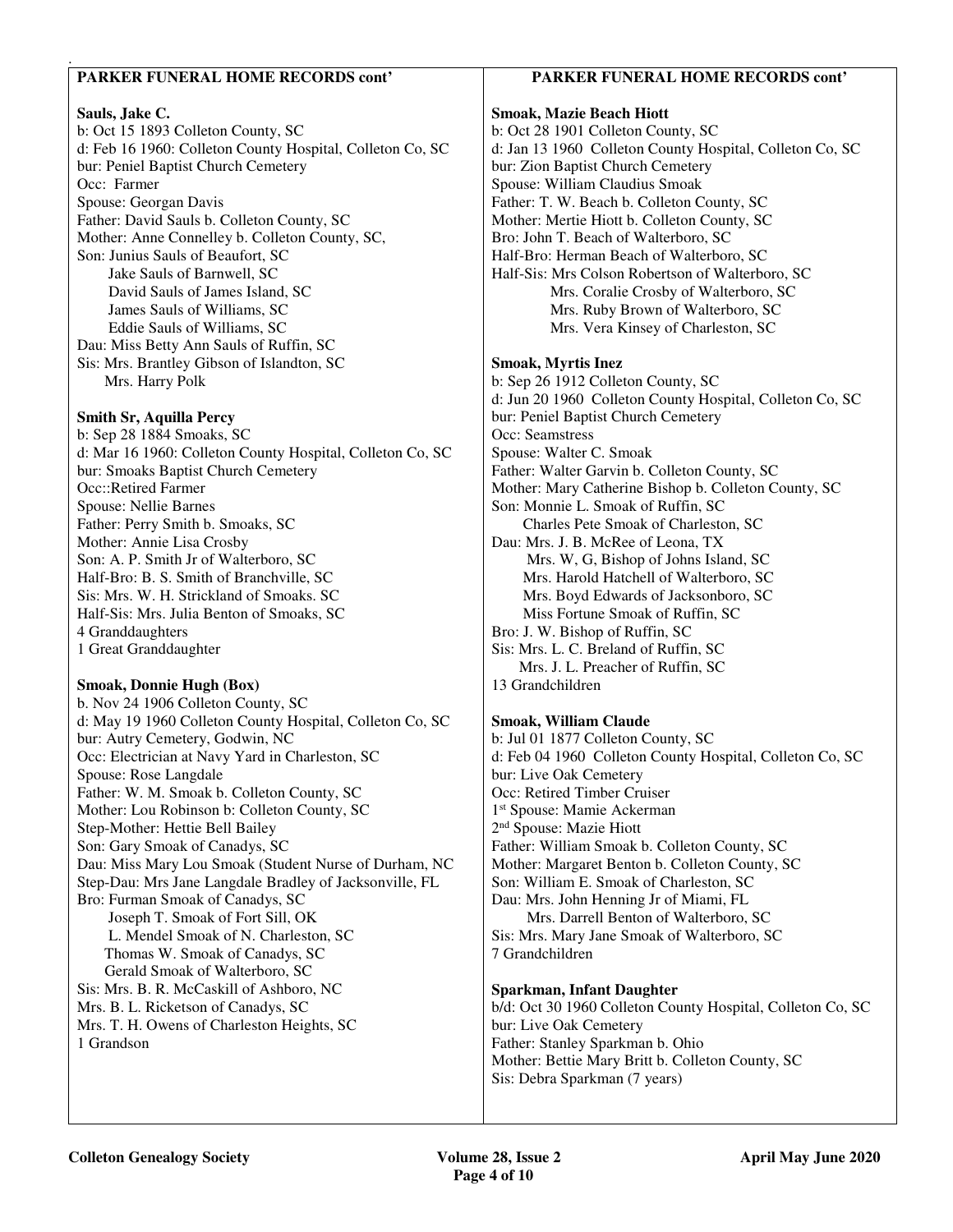#### **DESCENDANTS OF BAILEY WILLIAM HICKMAN Generation Four cont'**

114. **Benjamin Heyward "Bennie" Langdale**, born March 5 1903 in Colleton Co, SC, died January 05 1976 in Walterboro, Colleton Co, SC, buried in Pleasant Grove Baptist Church, Walterboro, Colleton Co, SC. He married **Hazel Ruth Smith**, born September 7 1906 (daughter of **Robert Black Smith** and **Sarah Sophia Elizabeth Martin**), died December 26 1981, buried in Pleasant Grove Baptist Church, Walterboro, Colleton Co, SC.

#### *Children:*

.

- 487 i. George "Wilford" Langdale, born September 14 1930 in Walterboro, Colleton Co, SC, died December 23 2003, buried in Athens Memory Gardens, Athens, Clarke Co, GA, occupation Retired Soil Scientist with the USDA (after 40 years), education BA & MA Degree Clemson University, education PhD University of Georgia, military Served in United States Army during Korean Conflict. He married Eugenia Miles Boatwright, August 28 1955, born October 13 1927, died March 31 2014, buried in Athens Memory Gardens, Athens, Clarke Co, GA.
- + 488 ii. Edward "Donald" Langdale born December 07 1932.
	- 489 iii. Martha "Elizabeth" Langdale, born November 14 1934 in Colleton Co, SC, died January 30 1937 in Roper Hospital, Charleston, SC, buried in Pleasant Grove Baptist Church, Walterboro, Colleton Co, SC.
	- 490 iv. Benjamin Harold (Hoss) Langdale, born August 23 1936 in Colleton Co, SC, died May 2 2018 in Trident Medical Center, North Charleston, SC, buried Pleasant Grove Baptist Church, Walterboro, Colleton Co, SC. He married Inez Fralix.
- 491 v. Naomi Langdale, born January 9 1938 in Colleton Co, SC, died May 8 2016 in Pruitt Health Care Center, Walterboro, SC, occupation Nurse. She worked in many capacities, to include, nurse, assistant, and anesthesiologist, for Dr. Jim Edwards in his oral surgery practice. Her immense respect for Dr. Edwards procured her a position in Columbia, following his election as Governor of South Carolina, where she worked as his Administrative Assistant in the Governor's Office. Her career also seen positions at Roper Hospital and Baker Hospital in Charleston. She retired from the Medical University of South Carolina School of Medicine as Assistant to President, The Honorable Dr. Jim Edwards. Her dedication and career allowed her many privileges and opportunities along its way. She was awarded "The Order of the Palmetto" by Governor Edwards, which is one of the highest civilian awards known in South Carolina and was also recognized as a "Palmetto Lady" for her involvement in healthcare for others. She married James E. "Jimmy" Medlin (son of Barney Hill Medlin Sr and Eva May Kinsey).
- 492 vi. Jervey Humphrey Langdale, born December 26 1940. He married (1) Sandra K. Aldrich. He married (2) Teresa L. Unknown.
- 493 vii. Eugenia Langdale, born January 15 1942. She married Larry Horseman.
- + 494 viii. JoAnn Nancy Lou Langdale born February 13 1945.
- 495 ix. Jeanette Rebecca Langdale, born June 4 1948. She married Charles "Edward" Craven, September of 1967.
- 115. **Ethel Langdale**, born January 16 1900 in South Carolina, died December 11 1979, buried in Greenwich Cemetery, Savannah, GA. She married **Oliver Girard Inhulsen**, June 05 1921, born January 17 1891, died January 23 1947 in Chatham Co, GA, buried in Laurel Grove Cemetery, Savannah, Chatham Co, GA

## *Children:*

- 496 i. Hilda Marion Inhulsen, born October 12 1924 in Savannah, Chatham Co, GA, died January 06 2002 in Savannah, Chatham Co, GA. She married (1) Unknown Mobley, April of 1948. She married (2) Unknown Bridges, January of 1983.
- 497 ii. Bernard Inhulsen, born about 1926.
- 498 iii. Jerold Inhulsen, born 1931 in Savannah, Chatham Co, GA.
- 116. **Phillip Edward "Willie" Hickman**, born September 15 1887 in Colleton Co, SC, died July 23 1963 in Colleton Co, SC, buried in Live Oak Cemetery, Walterboro, Colleton Co, SC. He married (1) **Daisy Langdale**, March 29 1913 (See marriage to number 99).
	- *Children:*

(See marriage to number 99)

 He married (2) **Donnie Mae Morris**, born April 12 1904, died October 16 1990, buried in Live Oak Cemetery, Walterboro, Colleton Co, SC.

- + 499 ii. Nadine Arabella Hickman born May 23 1920.
- 500 iii. Annie Mae Hickman, born May 07 1926 in Walterboro, Colleton Co, SC, died May 01 2008. Previously married three times.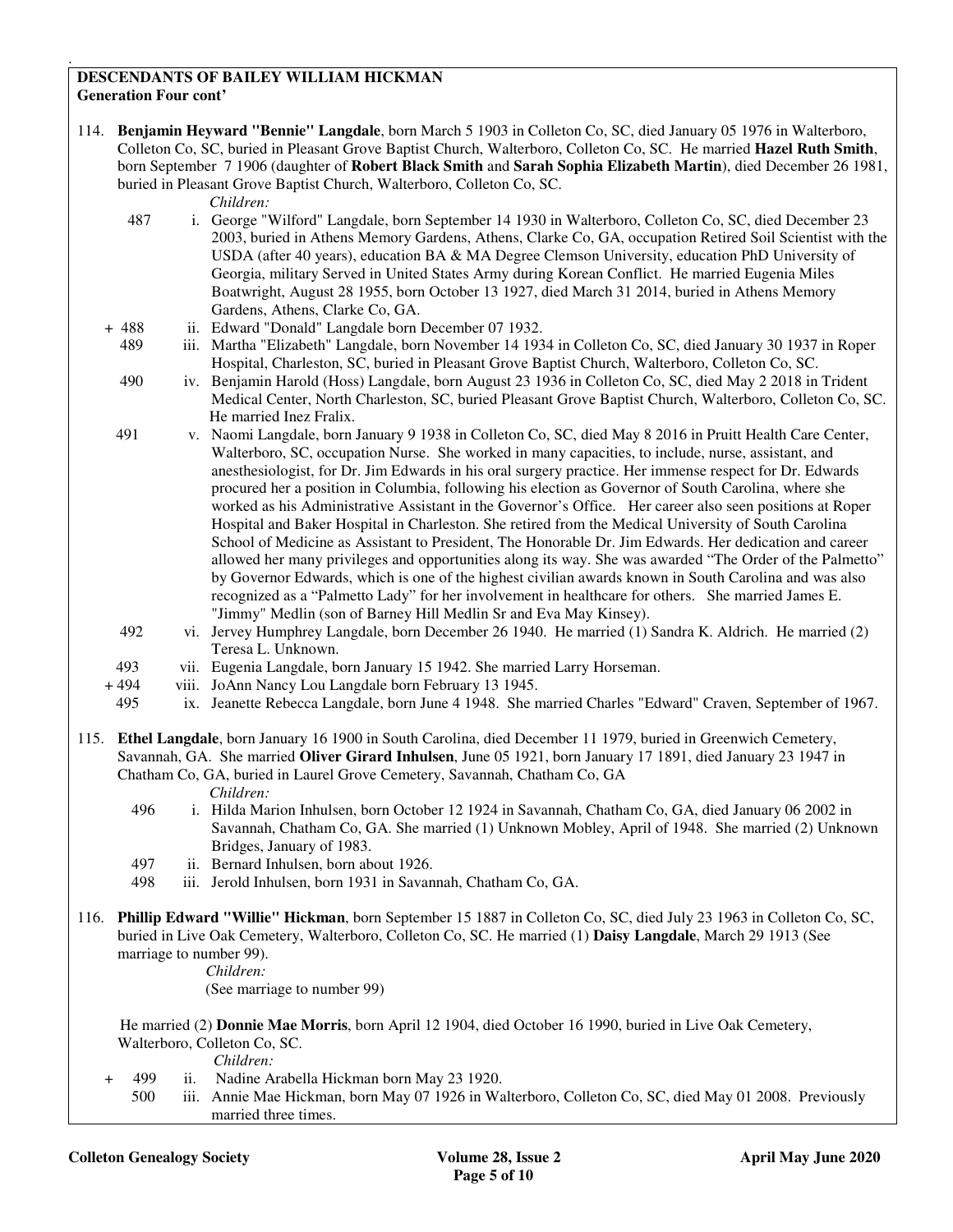She married (1) Unknown Dulak, died before Feb 1965.

 She married (2) Billy Van Mobley, February 12 1965 in Quantico, VA, born March 18 1931 in Chambers Co, AL (son of John Marion Mobley and Mittie Irene McJunkins), died November 29 2002 in Newton Co, GA, buried in Green Hills Memorial Cemetery, Troy, Pike Co, AL. Billy: Previously married.

- 117. **Eula Estelle Hickman**, born July 26 1891 in Colleton Co, SC, died April 2 1973 in Dorchester Co, SC, buried in Bedon Baptist Church, Walterboro, SC. She married **Harmon Isaac Fisk**, born February 12 1891 (son of **Adam Franklin Fisk** and **Martha Jane Benton**), died February 25 1945, buried in Bedon Baptist Church, Walterboro, SC.  *Children:*
	- 501 i. James Francis Fisk, born December 27 1915, died January 1 1996 in Dorchester Co, SC, buried in Dorchester Memory Gardens, Summerville, SC. He married Eleanor Lucy Sanders, born January 8 1924, buried Future in Dorchester Memory Gardens, Summerville, SC.
	- + 502 ii. Harmon Leonard Fisk born December 13 1921.
- 118. **Rudell Della Hickman**, born August 16 1894 in Walterboro, Colleton Co, SC, died January 3 1924 in Georgetown, SC, buried in Elmwood Cemetery Annex, Georgetown, SC. Death Certificate states father as Willie or Willis Hickman. She married **Robert Lesain "Samie" Hair**, October 18 1916 in Charleston Co, SC, born about 1884 in South Carolina. **Robert**: Census for 1920 state Robert L. Hair.

 *Children:*

.

- 503 i. Catherine Hair, born August 17 1920 in Charleston Co, SC, died June 10 1921 in Georgetown Co, SC, buried in Elmwood Cemetery, Georgetown, SC.
- 119. **Charles Eugene Hickman**, born October 5 1895 in Colleton Co, SC, died December 21 1985 in Oakwood Health Care Center, Walterboro, SC, buried in Live Oak Cemetery, Walterboro, Colleton Co, SC, occupation Retired Steam Engineer. He married **Lila Ritter**, born October 5 1903 in Colleton Co, SC (daughter of **E. Lee Ritter** and **Ellie Skinner**), died September 1 1992 in Colleton Regional Hospital, Walterboro, SC. buried in Live Oak Cemetery, Walterboro, Colleton Co, SC.

 *Children:*

+ 504 i. Lila "Roberta" Hickman born September 10 1927.

### *Generation Five*

137. **Otis W. Byrd Sr**, born August 05 1894, died November 17 1975, buried in West View Cemetery, Augusta, Richmond Co, GA.

 *Children:* 505 i. Otis W. Byrd Jr.

- 139. **Burtis Perkins Byrd**, born September 05 1899, died December of 1970, buried in Hillcrest Memorial Park, Augusta, Richmond Co, GA. Tombstone indicates he died 1971. He married (1) **Viola Unknown**, born 1890.  *Children:*
	- 506 i. Harriet Byrd, born 1927 in Georgia.

 He married (2) **Dorothy J. Unknown**, born 1894, died 1969, buried in Hillcrest Memorial Park, Augusta, Richmond Co, GA.

143. **Ennis Byrd**, born July 04 1909, died December 03 1981 in Augusta, Richmond Co, buried in West View Cemetery, Augusta, Richmond Co, GA. She married (1) **Oswald Judson Newman**, born July 08 1897, died August 01 1969 in Augusta West, Richmond Co, GA, buried in West View Cemetery, Augusta, Richmond Co, GA.

 *Children:*

- 507 i. F. Bornard Newman, born 1933 in Georgia.
- 508 ii. Burman Juanita Newman, died May 19 1938, buried in West View Cemetery, Augusta, Richmond Co, GA.
- 509 iii. Broadus Oswald Newman, died December 18 1941, buried in West View Cemetery, Augusta, Richmond Co, GA.

 She married (2) **Freeman Morris Lonergan**, born November 21 1909, died October 11 1999 in Augusta, Richmond Co, GA. **Freeman**: Previously married to Kathryn Whaley.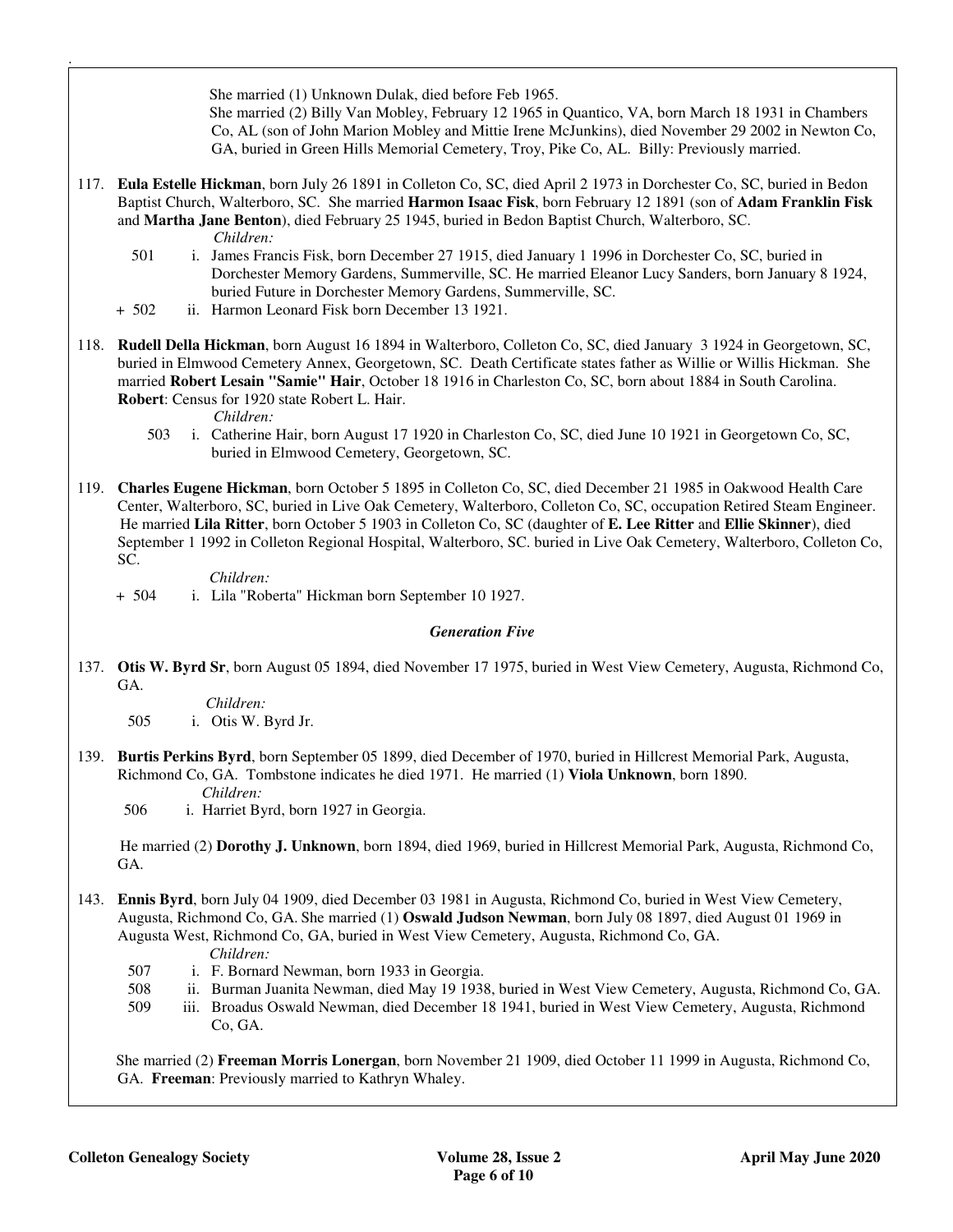- 144. **Ira Fletcher Byrd Sr**, born June 02 1912 in Greenwood, SC, died June 16 1983 in Charleston Co, SC, occupation Retired Welder Charleston Naval Shipyard, occupation Employee of General Electric, buried in Live Oak Memorial Gardens, Charleston, Charleston Co, SC. He married **Hessie Nikki Gertrude Graham**, June 24 1939 in Charleston Co, SC.  *Children:*
	- 510 i. Ira Fletcher Byrd Jr, born March 10 1943 in Charleston Co, SC, died March 27 1979 in Charleston Co, SC, buried in Live Oak Memorial Gardens, Charleston, Charleston Co, SC. He married Bessie "Janet" Wilkerson, October 09 1962 in Charleston Co, SC, born April 22 1944.
	- 511 ii. Harvey Ernest Byrd. He married Diane Lynn Goerler, February 24 1968 in Charleston Co, SC.
	- 512 iii. Maxcy Timothy "Max" Byrd, born about 1955 in South Carolina. He married (1) Deborah Katherine Markert, March 05 1977 in Charleston Co, SC. He married (2) Gina Marie Burke, February 14 2000 in Charleston Co, SC, born about 1961 in South Carolina. Gina: Previously married to Unknown Baldwin.
- 146. **Harry Wesley Johnston**, born May 30 1909 in Georgia, died October 18 1989, buried in Westover Memorial Park, Augusta, Richmond Co, GA. He married (1) **Ethel Holl**, born April 21 1913 in Charleston Co, SC, died October 03 1940 in Augusta, Richmond Co, GA, buried in Westover Memorial Park, Augusta, Richmond Co, GA. **Ethel**: Daughter of Ida Holl.

 *Children:*

.

513 i. Harry or Henry E. Johnston, born about 1938 in Georgia.

 He married (2) **Ollie L. James**, born March 31 1912 in Augusta, Richmond Co, GA (daughter of **Claiborne Sneed James** and **Angie L. Hiott**), died April 01 1998 in Brunswick, Glynn Co, GA, buried in Oglethorpe Mem. Gardens, St Simons, GA.

152. **Harriet Hickman**, born September 17 1917 in Augusta, Richmond Co, GA, died August 28 2001, buried in Magnolia Cemetery, Augusta, Richmond Co, GA. She married **Dessie Ford Whaley**, about 1938, born August 27 1905 (son of **William Whaley** and **Annie Unknown**), died February 15 1987, buried in Magnolia Cemetery, Augusta, Richmond Co, GA.

- 514 i. Mary Ann Whaley. She married Frank Williams.
- 515 ii. Ellen Whaley. She married Milton Burroughs.
- 516 iii. Nancy Whaley. She married Tony Connaughton.
- 517 iv. Becky Whaley. She married George Wisner.
- 518 v. Morgan Newman Whaley, education Dr. He married Barbara Unknown.<br>519 vi. Charles Butler Whaley. He married Jenny Unknown.
- vi. Charles Butler Whaley. He married Jenny Unknown.
- 155. **Mabel Claire Hickman**, born November 27 1924 in Augusta, Richmond Co, GA, died January 25 2006, buried in Immaculate Conception Cemetery, Paulding Co, OH. She married **Frances H. Koenn**, December 01 1945, born June 23 1920 in Paulding Co, OH (son of **Lawrence Koenn** and **Clemence M. Grew**), died July 06 2010 in Ft Wayne, Ind, buried in Immaculate Conception Cemetery, Paulding Co, OH, occupation Farmer and Veteran United States Army.
	- *Children:*
	- 520 i. Mary Ellen Koenn.
	- 521 ii. Larry Koenn. He married Diana Unknown.
	- 522 iii. Marg Koenn. She married John Scott.
	- 523 iv. Dan Koenn. He married Linda Unknown.
	- 524 v. Marti Koenn. She married Larry Overmyer.
	- 525 vi. Madonna Koenn. She married John Tritle.
	- 526 vii. Monica Koenn. She married Mark Mays.
	- 527 viii. Jim Koenn. He married Alayna Unknown.
	- 528 ix. Jerry Koenn. He married Julie Unknown.
	- 529 x. Marcia Koenn. She married Steve Pesicek.
- 157. **Rebecca Hickman**, born January 22 1895, died July of 1969, buried in Magnet Cove Cemetery, Magnet Cove, Hot Spring Co, Ark. In 1900 Census she was listed as Mary E. R. Hickman and in 1910 Census she is listed as just Rebecca Hickman. She married (1) **Marvin Eugene Holst**, August 31 1913 in Melvern, Hot Springs, Ark, born September 29 1879 in Neshoba Co, Miss (son of **Charles Emile Holst** and **Frances Elizabeth Blasingame**), died October 12 1940 children
	- 530 i. Evelyn Holst, born August 16 1915, died January 24 2002. She married (1) Jewell Bishop, February 20 1934 in Clark Co, Ark, divorced October 21 1936 in Garland Co, Ark. She married (2) Unknown Schmit.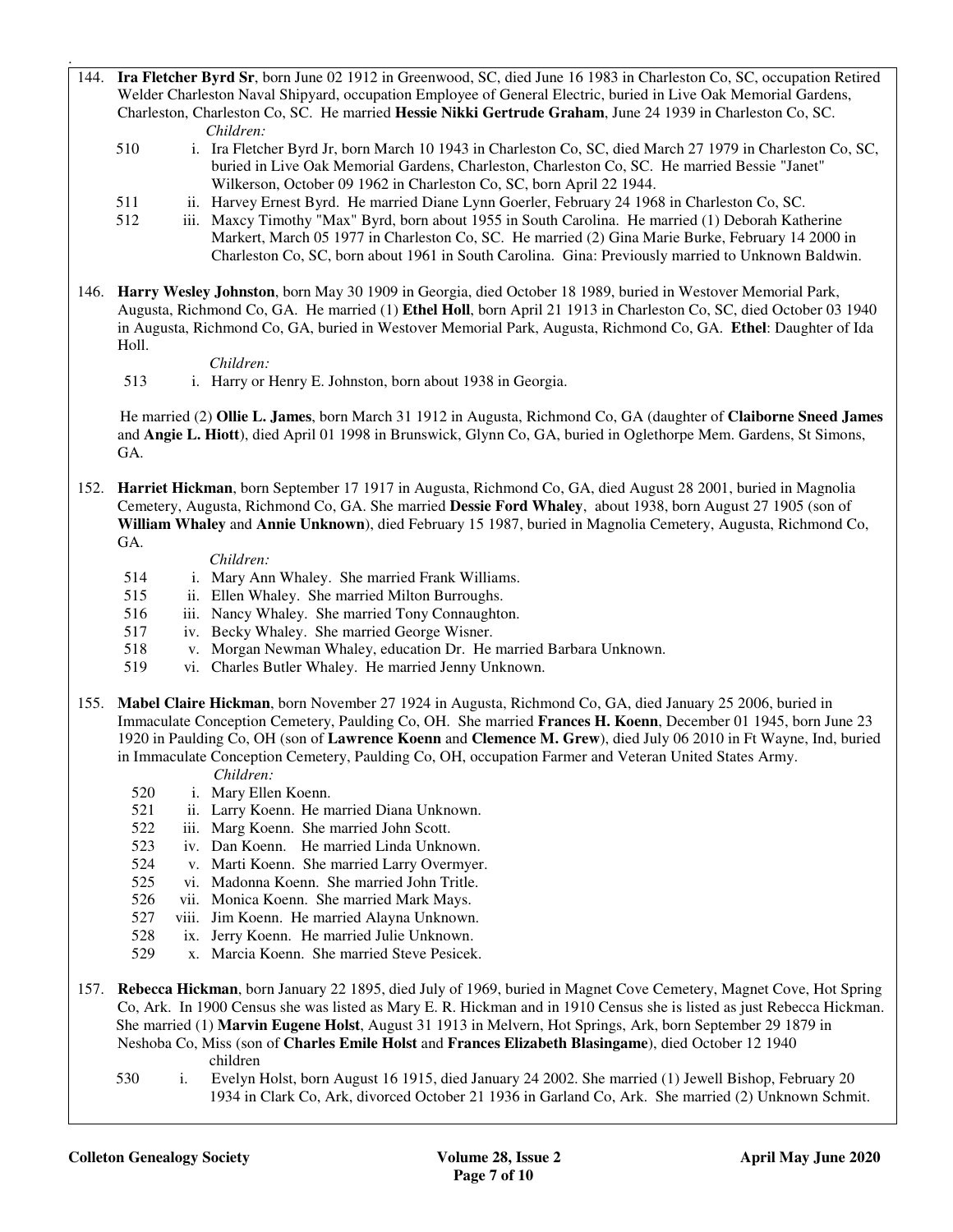- 531 ii. Marvin William Charles Holst, born January 02 1925 in Ark, died May 14 1997, buried in Riverside Cemetery, Payette, Payette Co, Idaho. He married Luella D. Unknown, born October 24 1927, died March 26 1997, buried in Riverside Cemetery, Payette, Payette Co, Idaho.
- 532 iii. James Elwood Holst, born June 11 1926 in Ark, died May 24 2001, buried in Lono Cemetery, Lono, Hot Springs Co, Ark. He married Charlotte C. Wyatt.

She married (2) **Medders H. Fitzhugh**.

- 160. **Louis O. Hickman**, born September 23 1902 in Ark, died November 07 1977, buried in Magnet Cove Cemetery, Magnet Cove, Hot Spring Co, Ark. He married **Malessia Thompson**, November 04 1921.
	- *Children:*

.

- 533 i. Ruth E. Hickman, born about 1924 in Ark.<br>534 ii. Colleen Thompson Hickman, born Novemb
	- ii. Colleen Thompson Hickman, born November 05 1925 in Ark, died November 06 1995 in California. She married (1) Unknown Bradshaw. She married (2) Unknown Kramer.
- 161. **Hattie Adeline Hickman**, born March 09 1906 in Ark, died March 23 1983 in Los Angeles, Los Angeles Co, CA She married **Leland Martin**, November 17 1925 in Hot Springs, Ark, born about 1907 in Ark.
	- *Children:*
	- 535 i. Leulla Loudeen Martin, born April 03 1928 in Los Angeles, Los Angeles Co, CA.
	- 536 ii. Leon Olas Martin, born July 30 1932 in Los Angeles, Los Angeles Co, CA.
- 163. **Alvin Charles Hickman**, born November 19 1898 in Texas, died December 10 1950, buried in Shadowlawn Cemetery, Melvern, Hot Springs Co, Ark. He married **Lennie Thornton**.

 *Children:*

- 537 i. Byron Lloyd Hickman.
- 172. **Burna Dean Hickman**, born December 05 1924 in Hopkins Co, TX, died November 13 2015 in Mount Pleasant, Titus Co, TX, buried in Rose Hill Cemetery, Texarkana, Bowie Co, TX. She married (1) **Unknown Hastings**.  *Children:*

538 i. Paul Douglas Hastings.

 She married (2) **Fred Calvin Logue**, born February 25 1928, died December 11 2001, buried in Rose Hill Cemetery, Texarkana, Bowie Co TX.

- 175. **Lunor Aswald Daughtry**, born December 01 1894 in Malvern, Hot Spring Co, Arks, died June 27 1979 in Mount Pleasant, Titus Co, TX, buried in Liberty Hill Cemetery, Argo, Titus Co, TX. He married **Eula Ann Duncan**.  *Children:*
	- 539 i. James Oswald Daughtry.
	- 540 ii. Joseph Lanier Daughtry.
	- 541 iii. Charles Leon Daughtry.
	- 542 iv. Doris Ann Daughtry.
	- 543 v. June Daughtry.
	- 544 vi. Lowell Alton Daughtry.
- 176. **Esther Marie Daughtry**, born January 12 1899 in Texas, died July 02 1965 in Los Angeles, Los Angeles Co, CA, buried in Damascus Cemetery, Mount Pleasant, Titus Co, TX. She married **Samuel Bryan Harbour**, born November 30 1896 in Texas (son of **James William Harbour** and **Julia Moulton**), died April 24 1950 in Miller Co, Ark, buried in Damascus Cemetery, Mount Pleasant, Titus Co, TX.

- 545 i. Samuel Ellis Harbour.
- 546 ii. Mary Kathryn Harbour.
- 547 iii. Wanda Mae Harbour.
- 548 iv. Betty Ruth Harbour.
- 180. **James Lewis Smoke**, born June 21 1901, died May 11 1996, buried in Magnet Cove Cemetery, Magnet Cove, Hot Spring Co, Ark. He married **Thelma Bernice Corbin**, September 15 1923, born January 16 1907, died October 23 1979, buried in Magnet Cove Cemetery, Magnet Cove, Hot Spring Co, Ark.  *Children:*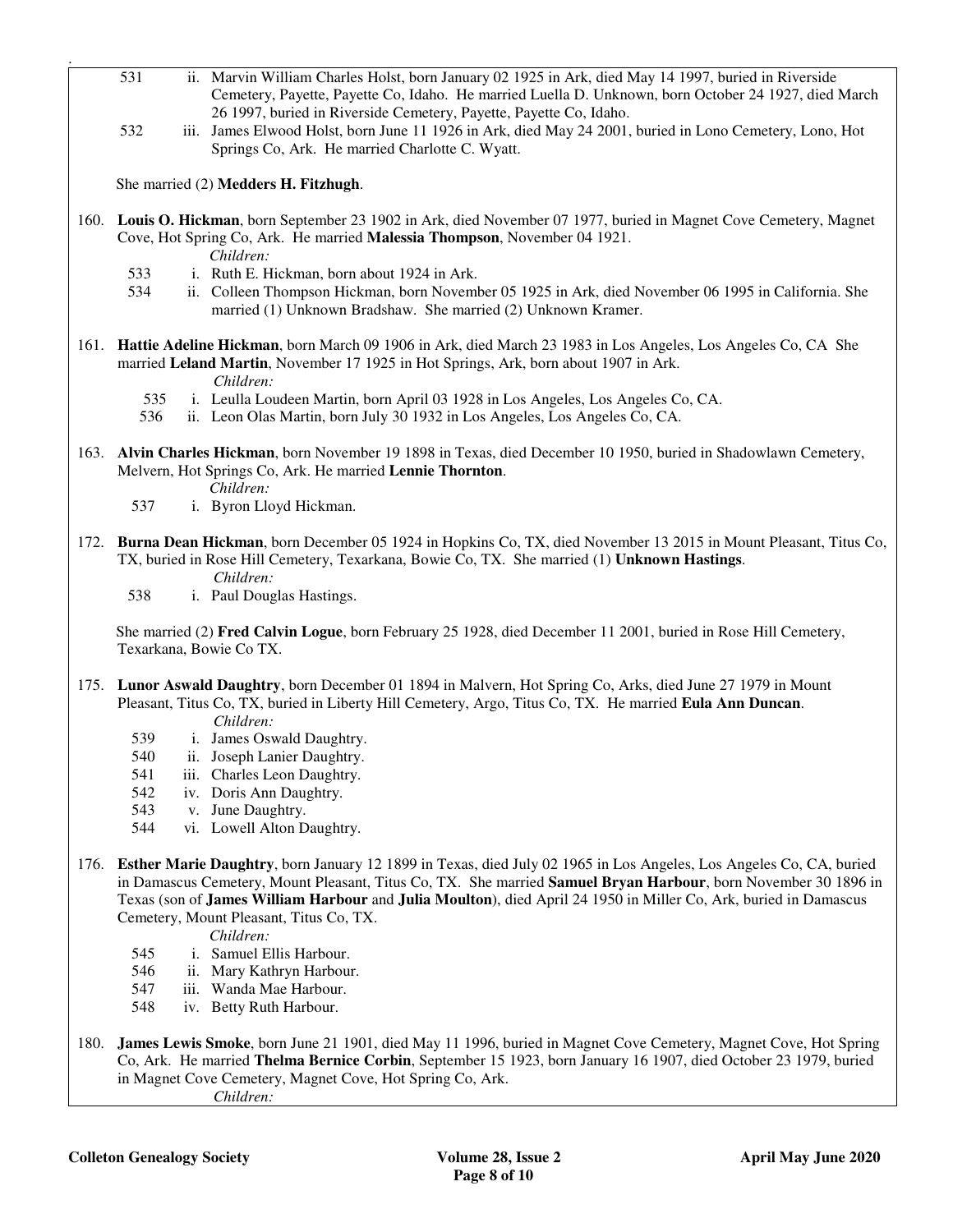- 549 i. Betty Bernice Smoke, born March 19 1930 in Hot Springs, Arks, died July 14 1990, buried in Magnet Cove Cemetery, Magnet Cove, Hot Spring Co, Ark. She married Jack Kenneth Clements, July 23 1949, born May 15 1927 in Hot Spring, Ark (son of William Marian Clements and Myrtle Lee Kemp), died July 07 1982 in Hot Spring, Ark, buried in Magnet Cove Cemetery, Magnet Cove, Hot Spring Co, Ark.
- 181. **Rubin Cline Smoke**, born November 13 1903, died January 22 1992, buried in Magnet Cove Cemetery, Magnet Cove, Hot Spring Co, Ark. He married **Ella Jean Langley**, September 01 1923, born January 17 1906, died May 07 1990, buried in Magnet Cove Cemetery, Magnet Cove, Hot Spring Co, Ark.

 *Children:*

.

- 550 i. D. W. Smoke, born August 24 1930 in Magnet Cove, Ark, died September 28 2012, military Veteran United States Marine Corps, occupation Retired Construction Industry and Farming, buried in Magnet Cove Cemetery, Magnet Cove, Hot Spring Co, Ark. He married (1) Patricia Learine Alexander, born October 22 1934 in Phoenix, AZ (daughter of George Alexander and Margaret Clodell Poore), died March 03 1975 in Hot Springs, Ark. He married (2) Jeannie Brinkley, June 01 1976.
- 551 ii. Wilbur Carroll Smoke.
- 552 iii. Hazel Smoke. She married Unknown Nolan.
- 553 iv. Kelly Smoke. He married Sandy Unknown.
- 554 v. Warren Smoke. He married Susan Unknown.
- 555 vi. Eva Mae Smoke. She married Unknown Wells.
- 556 vii. Patricia "Pat" Smoke. She married Bob Veazey.
- 184. **George Johnnie Smoke**, born March 20 1911, died June 07 1994 in Melvern, Hot Springs, Ark, buried in Fairplay Cemetery, Benton, Saline Co, Ark. He married **Virgie "Mae" Elmore**, Oct 1933, born December 11 1913, died January 20 1998, buried in Fairplay Cemetery, Benton, Saline Co, Ark.  *Children:*
	-
	- 557 i. George Dale Smoke, born September 19 1943 in Magnet Cove, Ark, died February 04 2006 Melvern, Hot Springs, Ark, buried in Fairplay Cemetery, Benton, Saline Co, Ark, military Vietnam Veteran United States Air Force. He married Aralinda Kay Webb.
- 185. **Raymond Leroy Smoke**, born September 17 1913, died September 05 1985, buried in Magnet Cove Cemetery, Magnet Cove, Hot Spring Co, Ark. He married **Alice May**, August 15 1942, born May 20 1919 (daughter of **John May** and **Lena**  Gibson), died July 04 2011, buried in Magnet Cove Cemetery, Magnet Cove, Hot Spring Co, Ark.  *Children:*
	- 558 i. David Leroy Smoke, born March 04 1944 in Magnet Cove, Arkansas, died December 13 2002 in Punta Gorda, Charlotte Co, FL. He married Ruth E. Majors, January 30 1965, born December 13 1944.
	- 559 ii. Howard Larry Smoke.<br>560 iii. Helen Smoke. She ma
	- iii. Helen Smoke. She married Wayne Ball.

186. **Opal Mellie Smoke**, born October 03 1915 in Magnet Cove Cemetery, Magnet Cove, Hot Spring Co, Ark, died August 16 2007 in Magnet Cove, Ark, buried in Magnet Cove Cemetery, Magnet Cove, Hot Spring Co, Ark. She married (1) **Thomas Albert Kemp**, March 06 1925, born April 29 1914 in Hot Spring, Ark (son of **Richard Harrison Kemp** and **Lillie Nugent**), died July 02 1941 in Hot Spring, Ark, buried in Magnet Cove Cemetery, Magnet Cove, Hot Spring Co, Ark  *Children:*

- 561 i. Peggy Jo Kemp, born January 21 1936 in Hot Spring Co, Ark, died February 16 2007 in Hot Spring Co, buried in Magnet Cove Cemetery, Magnet Cove, Hot Spring Co, Ark. She married (1) Clyde Warwick. She married (2) Alden Hembree.
- 562 ii. Norma Jean Kemp.

 She married (2) **Oran Allen Rodgers Sr**, June 22 1948, born April 20 1905 (son of **Henry Terry Rodgers** and **Leoma Trussell**), died December 17 1964, buried in Price Cemetery, Hot Springs, Garland Co, Ark. **Oran**: Previously married to Hazel Perry and had Vernon, Oran Allen Jr, David and Noble Rodgers.

- 563 iii. Ophelia Arlene Rodgers.
- 564 iv. Beverly Joan Rodgers.
- 565 v. Donna Reece Rodgers.
- 566 vi. Dennie Lynn Rodgers, born August 07 1955, died July 06 1984, buried in Magnet Cove Cemetery, Magnet Cove, Hot Spring Co, Ark.